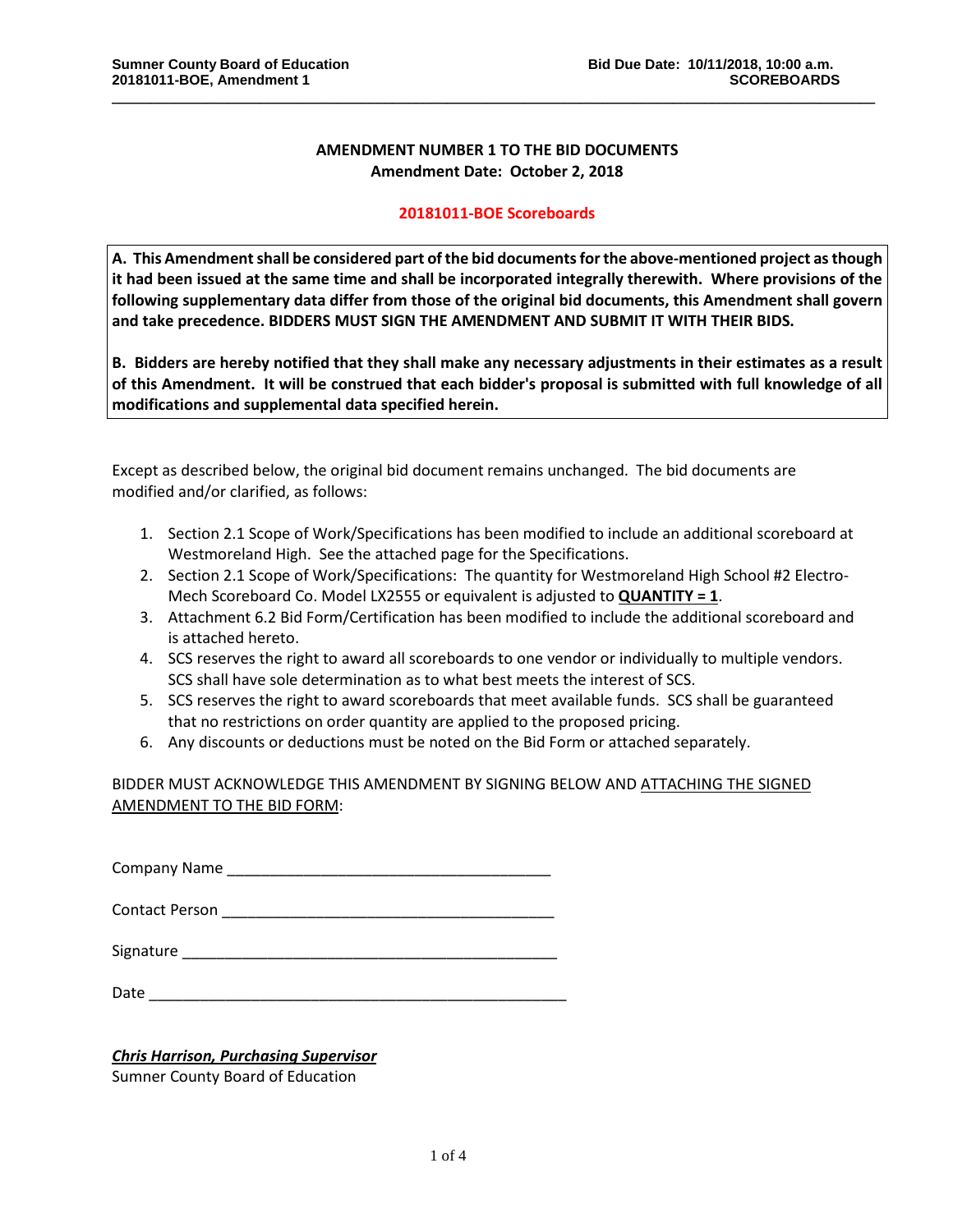| <b>WESTMORELAND HIGH SCHOOL</b><br>4300 Hawkins Drive                                   |  |  |
|-----------------------------------------------------------------------------------------|--|--|
| Westmoreland, TN 37186                                                                  |  |  |
| <b>Football Scoreboard:</b>                                                             |  |  |
| Electro-Mech Scoreboard Co. Model LX3680 or equivalent<br>$\bullet$                     |  |  |
| Dimensions: 24ft x 10ft.<br>$\bullet$                                                   |  |  |
| Top Arched ID Panel: 24ft. x 4ft.<br>٠                                                  |  |  |
| Matte Black Face<br>$\bullet$                                                           |  |  |
| <b>Cardinal Red Accent Striping</b><br>٠                                                |  |  |
| <b>White Captions</b><br>$\bullet$                                                      |  |  |
| <b>Red LEDs</b><br>$\bullet$                                                            |  |  |
| Design: Attachment "E"                                                                  |  |  |
| Quantity = $1$                                                                          |  |  |
| Includes:                                                                               |  |  |
| MP Series Control Console or equivalent<br>$\bullet$                                    |  |  |
| ScoreLink 400 Wireless Communication System or equivalent<br>$\bullet$                  |  |  |
| Electro-Mech Scoreboard Co. Model LX3050 Wireless Play Clock or equivalent<br>$\bullet$ |  |  |
| Quantity = $2$ (1-set)<br>$\circ$                                                       |  |  |
| Installation                                                                            |  |  |
| Turnkey by Contractor/Sub-Contractor                                                    |  |  |
| <b>Optional Pricing:</b>                                                                |  |  |
| Bottom Sponsor Panel: 24ft. x 3ft.                                                      |  |  |
| Design: Attachment "F"<br>$\circ$                                                       |  |  |

\_\_\_\_\_\_\_\_\_\_\_\_\_\_\_\_\_\_\_\_\_\_\_\_\_\_\_\_\_\_\_\_\_\_\_\_\_\_\_\_\_\_\_\_\_\_\_\_\_\_\_\_\_\_\_\_\_\_\_\_\_\_\_\_\_\_\_\_\_\_\_\_\_\_\_\_\_\_\_\_\_\_\_\_\_\_\_\_\_\_\_\_\_\_\_\_\_\_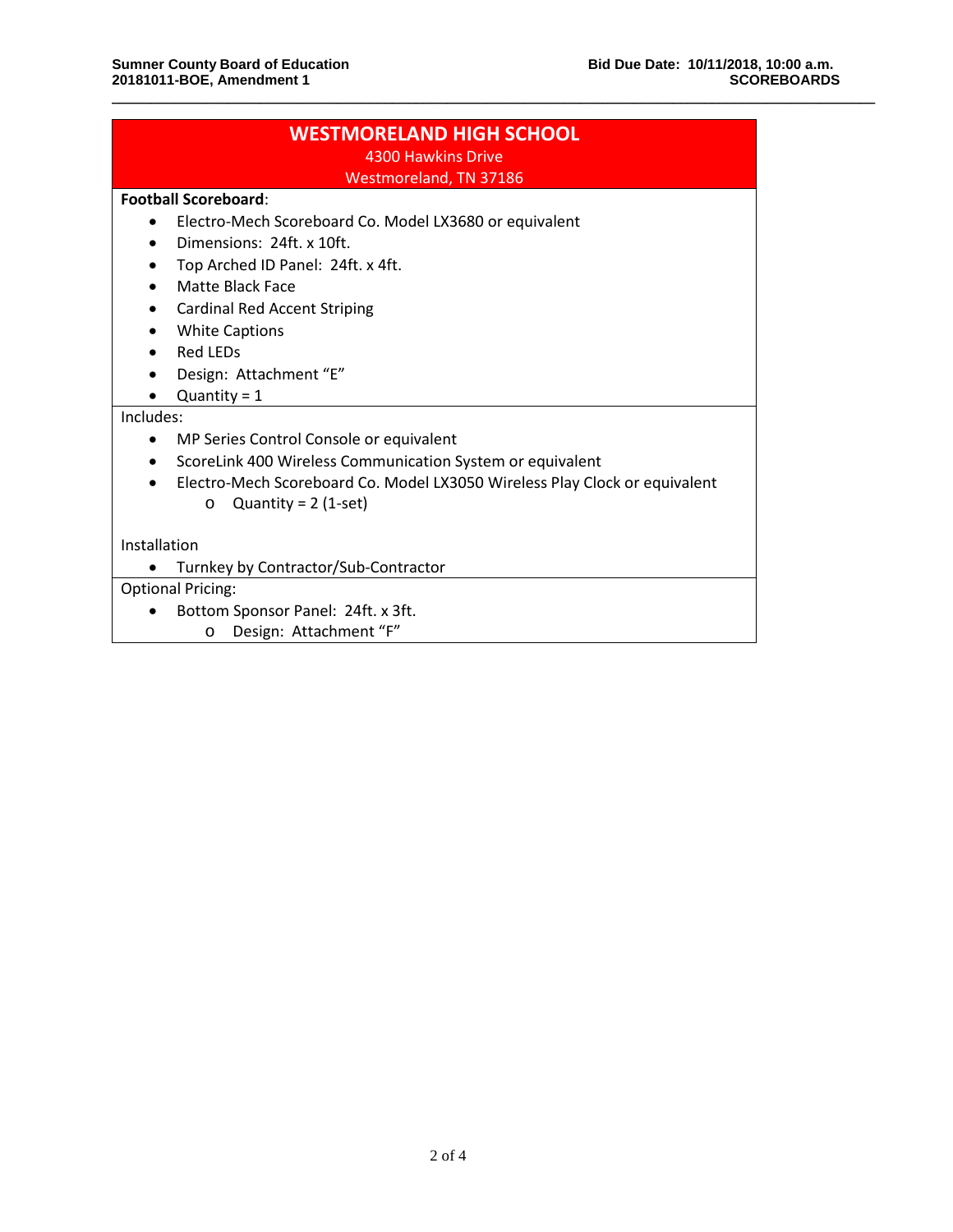ATTACHMENT "E"



\_\_\_\_\_\_\_\_\_\_\_\_\_\_\_\_\_\_\_\_\_\_\_\_\_\_\_\_\_\_\_\_\_\_\_\_\_\_\_\_\_\_\_\_\_\_\_\_\_\_\_\_\_\_\_\_\_\_\_\_\_\_\_\_\_\_\_\_\_\_\_\_\_\_\_\_\_\_\_\_\_\_\_\_\_\_\_\_\_\_\_\_\_\_\_\_\_\_

ATTACHMENT "F"